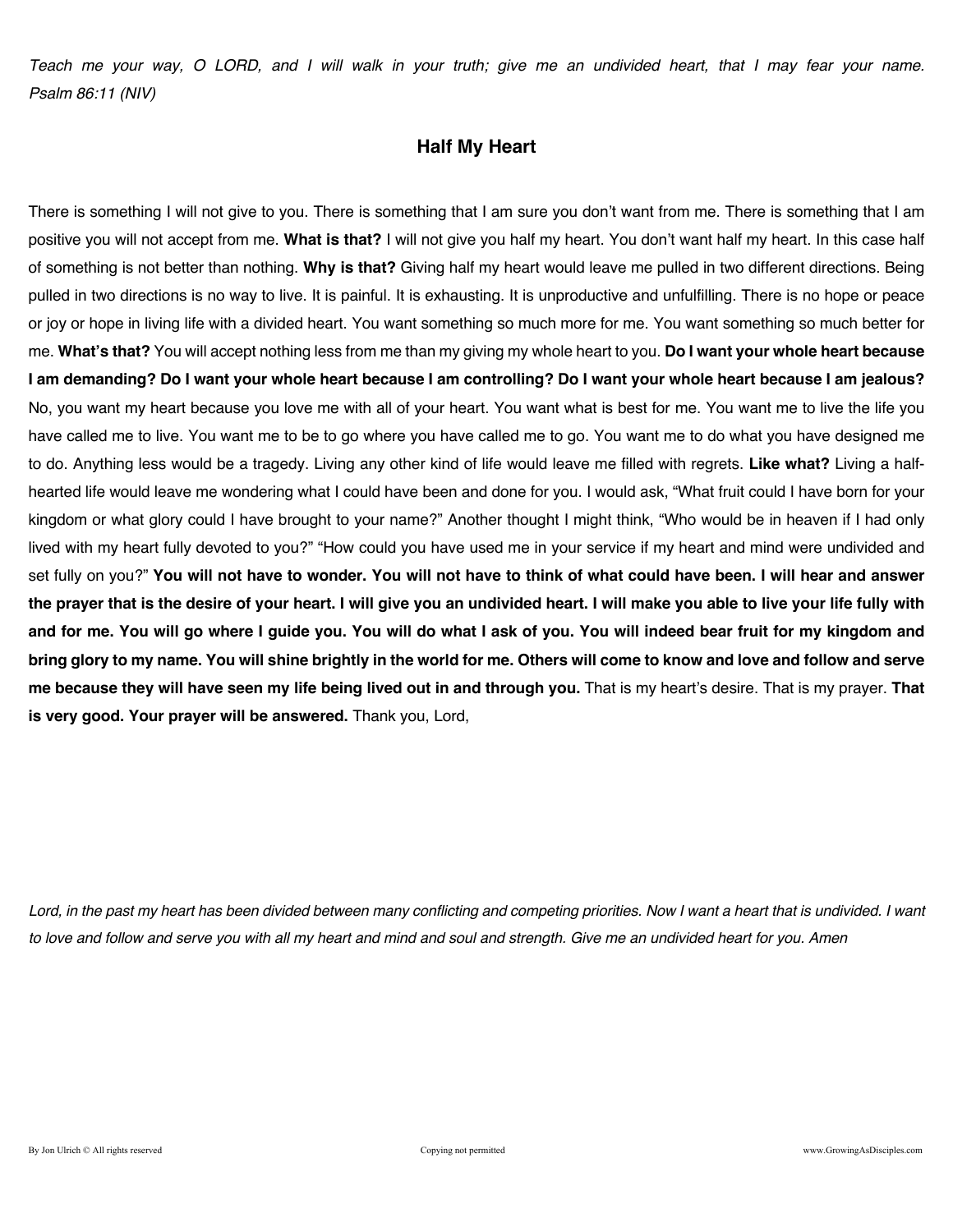| <b>Becoming Like Christ</b>                                                                                                                          | <b>Undivided Heart</b> | <b>Becoming Like Christ</b>                                                                                                                                | Unite My Heart         |
|------------------------------------------------------------------------------------------------------------------------------------------------------|------------------------|------------------------------------------------------------------------------------------------------------------------------------------------------------|------------------------|
| Teach me your way, O LORD, and I will walk in<br>your truth; give me an undivided heart, that I may<br>fear your name.                               |                        | Teach me your way, O LORD, that I may walk in<br>your truth; unite my heart to fear your name.                                                             |                        |
| <b>NIV</b>                                                                                                                                           | Psalm 86:11            | <b>ESV</b>                                                                                                                                                 | Psalm 86:11            |
|                                                                                                                                                      |                        |                                                                                                                                                            |                        |
| <b>Becoming Like Christ</b>                                                                                                                          | <b>Purity Of Heart</b> | <b>Becoming Like Christ</b>                                                                                                                                | Unite My Heart         |
| Teach me your ways, O LORD, that I may live<br>according to your truth! Grant me purity of heart, so<br>that I may honor you.                        |                        | Teach me Your way, O LORD; I will walk in Your<br>truth; Unite my heart to fear Your name.                                                                 |                        |
| <b>NLT</b>                                                                                                                                           | Psalm 86:11            | <b>NKJV</b>                                                                                                                                                | Psalm 86:11            |
| <b>Becoming Like Christ</b>                                                                                                                          | <b>Undivided Heart</b> | <b>Becoming Like Christ</b> One Heart, One Mind                                                                                                            |                        |
| Teach me your way, O LORD, that I may walk in<br>your truth; give me an undivided heart to revere<br>your name.                                      |                        | Train me, GOD, to walk straight; then I'll follow<br>your true path. Put me together, one heart and<br>mind; then, undivided, I'll worship in joyful fear. |                        |
| <b>NRSV</b>                                                                                                                                          | Psalm 86:11            | <b>MSG</b>                                                                                                                                                 | Psalm 86:11            |
| <b>Becoming Like Christ</b>                                                                                                                          | Unite My Heart         | <b>Becoming Like Christ</b>                                                                                                                                | Unite                  |
| Teach me Your way, O Lord, that I may walk and<br>live in Your truth; direct and unite my heart [solely,<br>reverently] to fear and honor Your name. |                        | Tell me where you want me to go and I will go<br>there. May every fiber of my being unite in<br>reverence to your name.                                    |                        |
| <b>AMP</b>                                                                                                                                           | Psalm 86:11            | <b>TLB</b>                                                                                                                                                 | Psalm 86:11            |
|                                                                                                                                                      |                        |                                                                                                                                                            |                        |
| <b>Becoming Like Christ</b>                                                                                                                          | Unite My Heart         | <b>Becoming Like Christ</b>                                                                                                                                | <b>Undivided Heart</b> |
| Teach me Your way, O LORD; I will walk in Your<br>truth; Unite my heart to fear Your name.                                                           |                        | LORD, teach me what you want me to do, and I<br>will live by your truth. Teach me to respect you                                                           |                        |
| <b>NASB</b>                                                                                                                                          | Psalm 86:11            | completely.                                                                                                                                                |                        |

NCV Psalm 86:11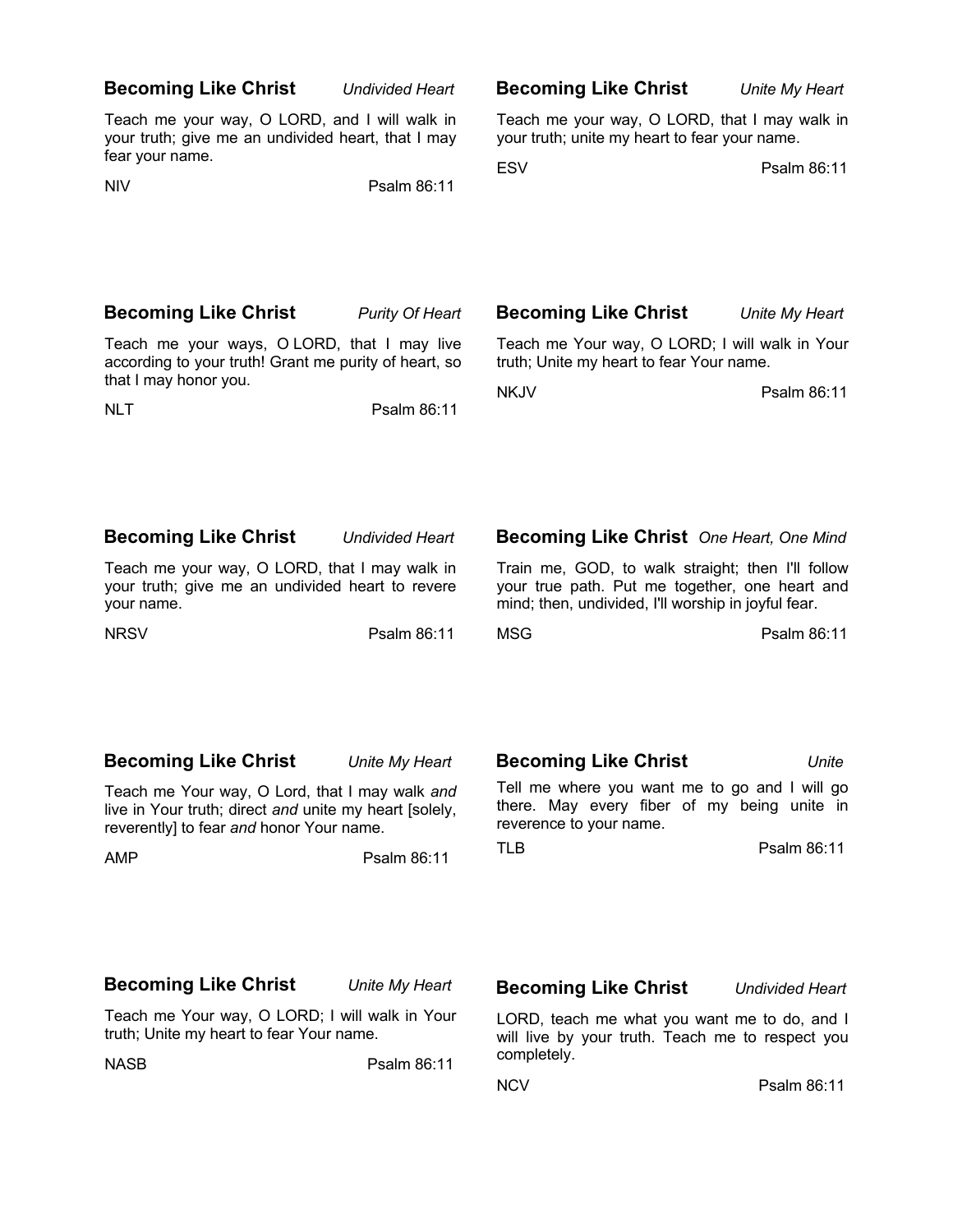# **Undivided Heart Year** Week Day Date

**Becoming Like Christ** – Psalm 86:11 **In Context:** *Read Psalm 86*

## **Begin With Prayer:** *Here I am Lord. I Am Listening.*

**Meditating On God's Word:** *(What is God speaking to your heart?)*

Teach me your way, O LORD, and I will walk in your truth; give me an undivided heart, that I may fear your name. Psalm 86:11 (NIV)

### **Considering The Words***: (What words speak to your heart?)*

Teach me | your way, | O LORD, | and I | will walk | in your truth; | give me | an undivided heart, | that I | may fear | your name. Psalm 86:11 (NIV)

\_\_\_\_\_\_\_\_\_\_\_\_\_\_\_\_\_\_\_\_\_\_\_\_\_\_\_\_\_\_\_\_\_\_\_\_\_\_\_\_\_\_\_\_\_\_\_\_\_\_\_\_\_\_\_\_\_\_\_\_\_\_\_\_\_\_\_\_\_\_\_ \_\_\_\_\_\_\_\_\_\_\_\_\_\_\_\_\_\_\_\_\_\_\_\_\_\_\_\_\_\_\_\_\_\_\_\_\_\_\_\_\_\_\_\_\_\_\_\_\_\_\_\_\_\_\_\_\_\_\_\_\_\_\_\_\_\_\_\_\_\_\_

### **Praying The Scripture:** *(What prayer from your heart will you write?)*

Lord, in the past my heart has been divided between many conflicting and competing priorities. Now I want a heart that is undivided. I want to love and follow and serve you with all my heart and mind and soul and strength. Give me an undivided heart for you. Amen \_\_\_\_\_\_\_\_\_\_\_\_\_\_\_\_\_\_\_\_\_\_\_\_\_\_\_\_\_\_\_\_\_\_\_\_\_\_\_\_\_\_\_\_\_\_\_\_\_\_\_\_\_\_\_\_\_\_\_\_\_\_\_\_\_\_\_\_\_\_\_

**What It Means:** *(What questions speak to your heart?) (Suggested questions for small group discussion are in bold)*

 $\_$  , and the set of the set of the set of the set of the set of the set of the set of the set of the set of the set of the set of the set of the set of the set of the set of the set of the set of the set of the set of th

When have you noticed that your heart was conflicted and divided between competing priorities? When has the course of your life been distracted and diverted by conflicting and divided priorities? When have you wasted time, talent and resources as a result of conflicting and divided priorities?

When have you asked the Lord to refocus your heart and mind and life on Him?

**How desirous are you of having your heart and mind and life focused on the Lord's priorities for you?**

**How passionately do you want to have an undivided heart that is loving, following and serving the Lord? How his having an undivided heart helping you to bear fruit for the Lord and bring glory to His name?**

\_\_\_\_\_\_\_\_\_\_\_\_\_\_\_\_\_\_\_\_\_\_\_\_\_\_\_\_\_\_\_\_\_\_\_\_\_\_\_\_\_\_\_\_\_\_\_\_\_\_\_\_\_\_\_\_\_\_\_\_\_\_\_\_\_\_\_\_\_\_\_ \_\_\_\_\_\_\_\_\_\_\_\_\_\_\_\_\_\_\_\_\_\_\_\_\_\_\_\_\_\_\_\_\_\_\_\_\_\_\_\_\_\_\_\_\_\_\_\_\_\_\_\_\_\_\_\_\_\_\_\_\_\_\_\_\_\_\_\_\_\_\_ \_\_\_\_\_\_\_\_\_\_\_\_\_\_\_\_\_\_\_\_\_\_\_\_\_\_\_\_\_\_\_\_\_\_\_\_\_\_\_\_\_\_\_\_\_\_\_\_\_\_\_\_\_\_\_\_\_\_\_\_\_\_\_\_\_\_\_\_\_\_\_ \_\_\_\_\_\_\_\_\_\_\_\_\_\_\_\_\_\_\_\_\_\_\_\_\_\_\_\_\_\_\_\_\_\_\_\_\_\_\_\_\_\_\_\_\_\_\_\_\_\_\_\_\_\_\_\_\_\_\_\_\_\_\_\_\_\_\_\_\_\_\_  $\_$  , and the set of the set of the set of the set of the set of the set of the set of the set of the set of the set of the set of the set of the set of the set of the set of the set of the set of the set of the set of th \_\_\_\_\_\_\_\_\_\_\_\_\_\_\_\_\_\_\_\_\_\_\_\_\_\_\_\_\_\_\_\_\_\_\_\_\_\_\_\_\_\_\_\_\_\_\_\_\_\_\_\_\_\_\_\_\_\_\_\_\_\_\_\_\_\_\_\_\_\_\_ \_\_\_\_\_\_\_\_\_\_\_\_\_\_\_\_\_\_\_\_\_\_\_\_\_\_\_\_\_\_\_\_\_\_\_\_\_\_\_\_\_\_\_\_\_\_\_\_\_\_\_\_\_\_\_\_\_\_\_\_\_\_\_\_\_\_\_\_\_\_\_ \_\_\_\_\_\_\_\_\_\_\_\_\_\_\_\_\_\_\_\_\_\_\_\_\_\_\_\_\_\_\_\_\_\_\_\_\_\_\_\_\_\_\_\_\_\_\_\_\_\_\_\_\_\_\_\_\_\_\_\_\_\_\_\_\_\_\_\_\_\_\_ \_\_\_\_\_\_\_\_\_\_\_\_\_\_\_\_\_\_\_\_\_\_\_\_\_\_\_\_\_\_\_\_\_\_\_\_\_\_\_\_\_\_\_\_\_\_\_\_\_\_\_\_\_\_\_\_\_\_\_\_\_\_\_\_\_\_\_\_\_\_\_

\_\_\_\_\_\_\_\_\_\_\_\_\_\_\_\_\_\_\_\_\_\_\_\_\_\_\_\_\_\_\_\_\_\_\_\_\_\_\_\_\_\_\_\_\_\_\_\_\_\_\_\_\_\_\_\_\_\_\_\_\_\_\_\_\_\_\_\_\_\_\_

\_\_\_\_\_\_\_\_\_\_\_\_\_\_\_\_\_\_\_\_\_\_\_\_\_\_\_\_\_\_\_\_\_\_\_\_\_\_\_\_\_\_\_\_\_\_\_\_\_\_\_\_\_\_\_\_\_\_\_\_\_\_\_\_\_\_\_\_\_\_\_

\_\_\_\_\_\_\_\_\_\_\_\_\_\_\_\_\_\_\_\_\_\_\_\_\_\_\_\_\_\_\_\_\_\_\_\_\_\_\_\_\_\_\_\_\_\_\_\_\_\_\_\_\_\_\_\_\_\_\_\_\_\_\_\_\_\_\_\_\_\_\_

Adoration… \_\_\_\_\_\_\_\_\_\_\_\_\_\_\_\_\_\_\_\_\_\_\_\_\_\_\_\_\_\_\_\_\_\_\_\_\_\_\_\_\_\_\_\_\_\_\_\_\_\_\_\_\_\_\_\_\_\_\_\_\_\_\_\_\_\_\_\_\_\_\_\_\_\_\_\_\_\_\_

Confession... \_\_\_\_\_\_\_\_\_\_\_\_\_\_\_\_\_\_\_\_\_\_\_\_\_\_\_\_\_\_\_\_\_\_\_\_\_\_\_\_\_\_\_\_\_\_\_\_\_\_\_\_\_\_\_\_\_\_\_\_\_\_\_\_\_\_\_\_\_\_\_\_\_\_\_\_\_\_\_

### **Living It Out:** *(What action step is God guiding your heart to take?)*

Allow the Lord to give you an undivided heart that is fully devoted to loving, following and serving Him.

### **Seeing It Happen:** *(What are you trusting God for in your heart?)*

Have faith that the Lord will give you an undivided heart filled full with desire to love, follow and serve Him.

### **Get Ready To Share:** *(What can you share with others from your heart?)*

Share with another person or your small group how the Lord is giving you a heart that is fully devoted to Him.

*Pause And Offer Prayers Of… With An Attitude Of Faith Listen To What The Lord Wants To Say To You*

**Close With Prayer:** *Quiet Yourself Before The Lord*

Petition… \_\_\_\_\_\_\_\_\_\_\_\_\_\_\_\_\_\_\_\_\_\_\_\_\_\_\_\_\_\_\_\_\_\_\_\_\_\_\_\_\_\_\_\_\_\_\_\_\_\_\_\_\_\_\_\_\_\_\_\_\_\_\_\_\_\_\_\_\_\_\_\_\_\_\_\_\_\_\_

Thanksgiving...

Intercession...

By Jon Ulrich © All rights reserved compared copying not permitted www.GrowingAsDisciples.com